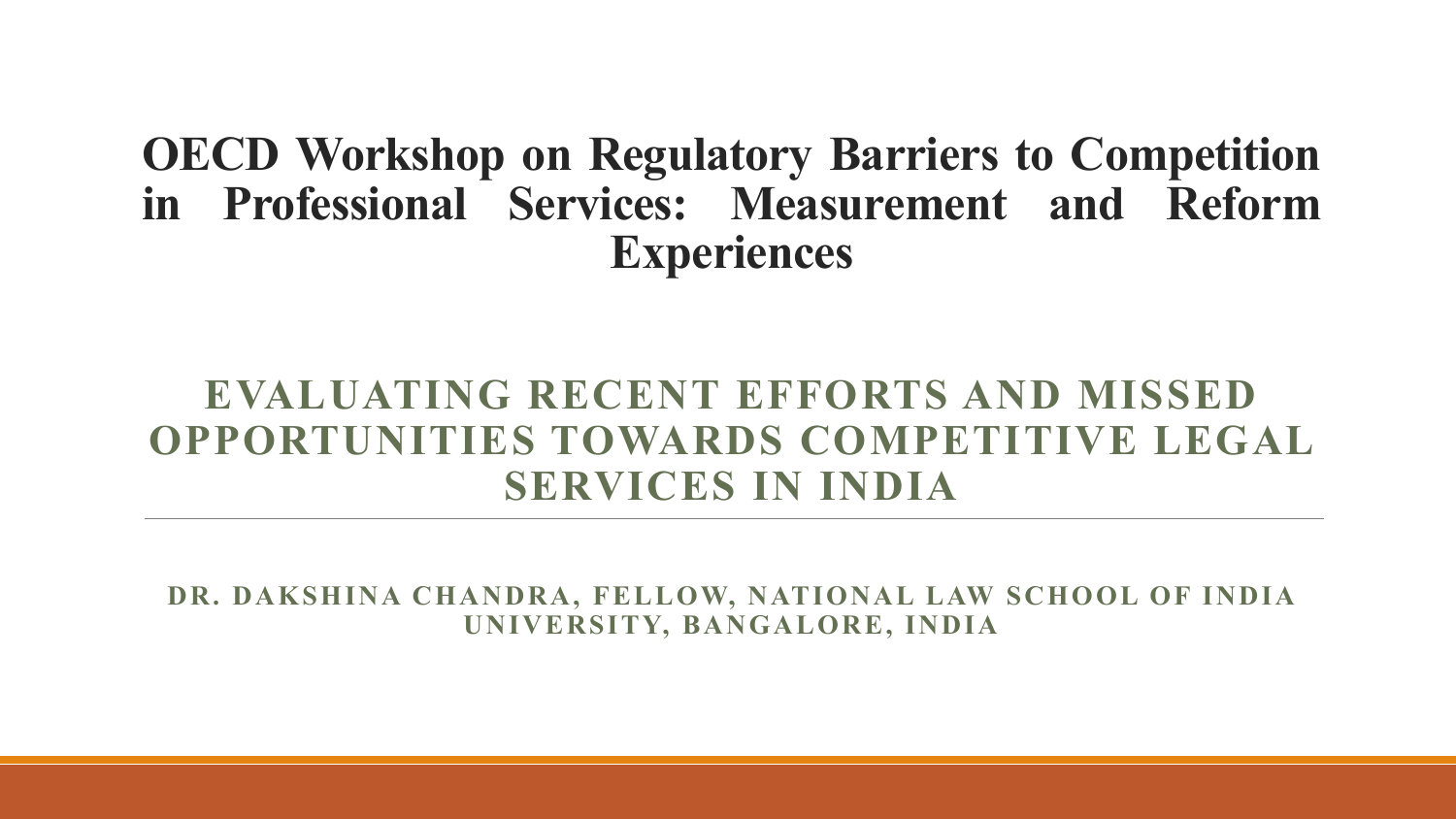# Introduction to Legal Professional Regulation in India

- *The Advocates Act of 1961* ("Act of 1961") is the principal legislation governing Indian lawyers.
- The Act of 1961 permits a unitary class of lawyers called advocates licensed to practice the profession of law. (Lawyers Collective v Bar Council of India WP No 1526/1995; Bar Council of India v A.K. Balaji AIR 2018 SC 1382)
- Advocates are defined under the Act of 1961 to mean those advocates whose names appear in the state bar council rolls.
- The profession is regulated by a self regulatory authority (called the Bar Council of India or "BCI"), assisted by state bar councils, all comprising of lawyer members.
- Two defining features of the Indian legal profession : a) a unitary class of professionals vis-à-vis multiple and competing professionals; and b) self- regulation model vis-à-vis a co-regulatory model of regulation.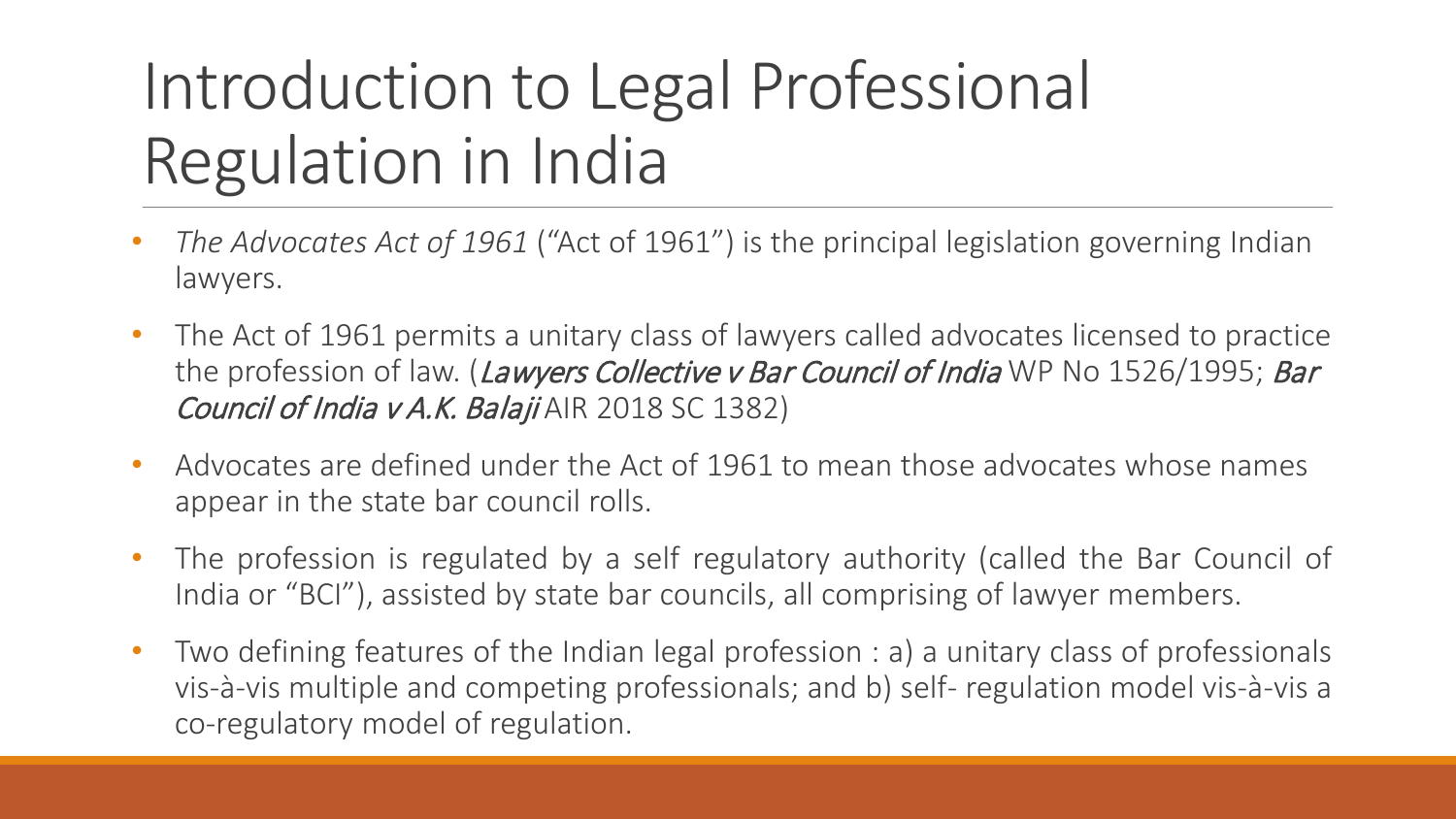### The Tussle for Dominance

• Professionalist-Independent Approach

• Movement led by bar association and authorities • Competitive- Consumer Approach

• Movement steered by the Government of India through its various ministries and departments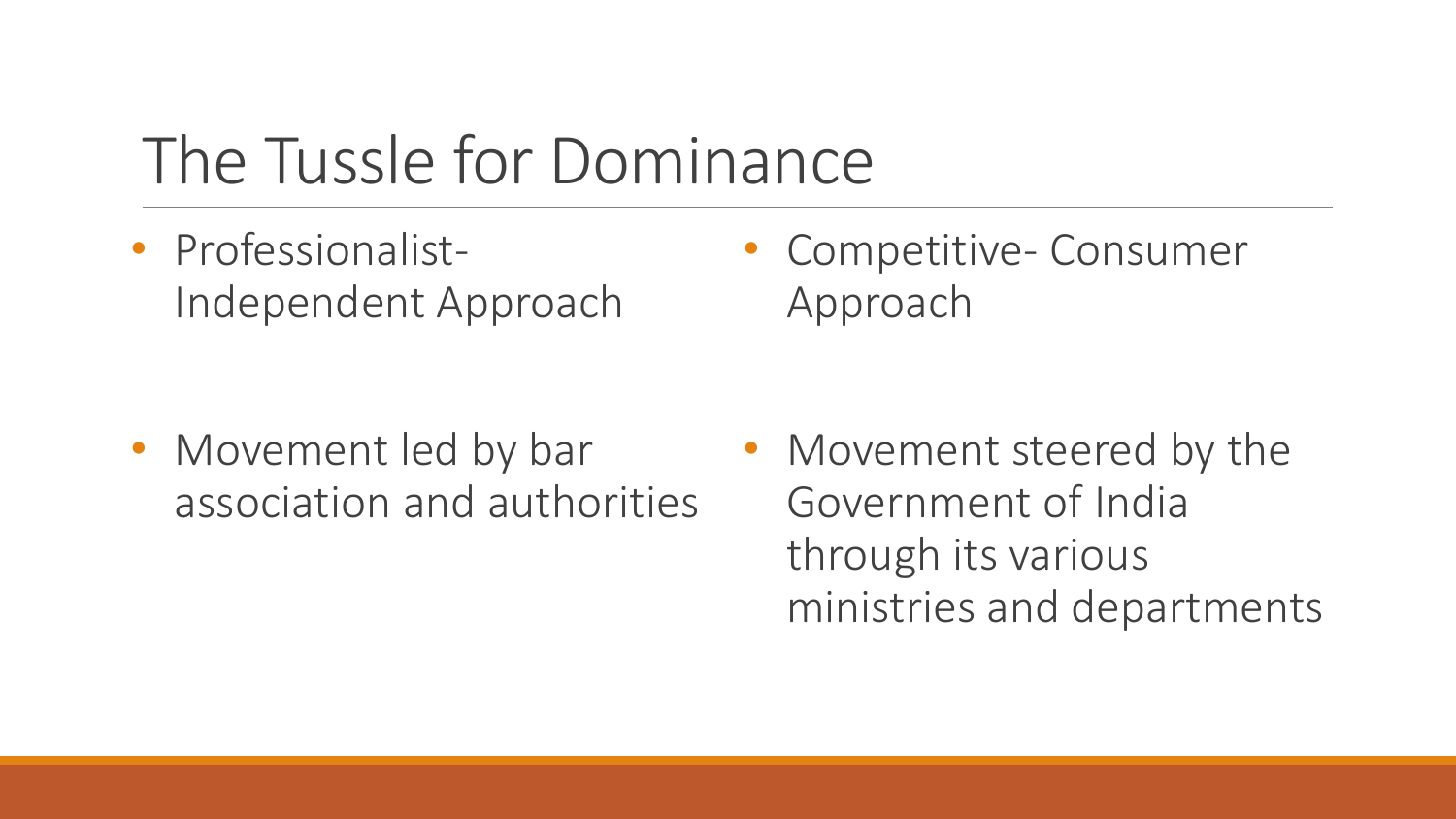# Turf War

- Unauthorised practice of law suits
- Entry of foreign firms
- Big 4 Accounting and Auditing firms